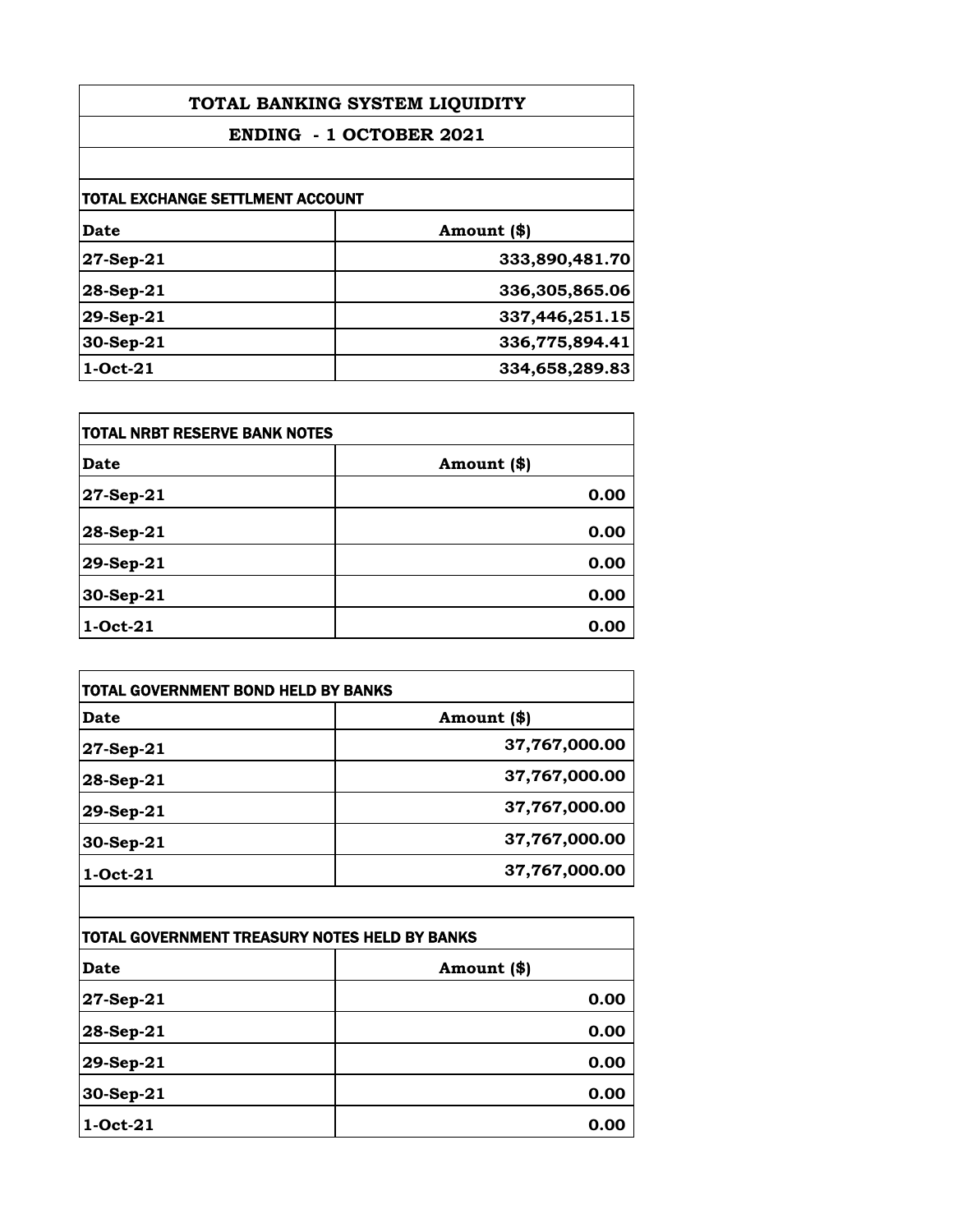| TOTAL BANKING SYSTEM LIQUIDITY<br><b>ENDING - 8 OCTOBER 2021</b> |                |
|------------------------------------------------------------------|----------------|
|                                                                  |                |
| TOTAL EXCHANGE SETTLMENT ACCOUNT                                 |                |
| Date                                                             | Amount (\$)    |
| 4-Oct-21                                                         | 334,744,407.92 |
| $5-Oct-21$                                                       | 334,747,323.42 |
| $6$ -Oct-21                                                      | 330,682,735.35 |
| 7-Oct-21                                                         | 334,293,685.55 |
| 8-Oct-21                                                         | 334,951,580.58 |

| <b>TOTAL NRBT RESERVE BANK NOTES</b> |             |
|--------------------------------------|-------------|
| <b>Date</b>                          | Amount (\$) |
| 4-Oct-21                             | 0.00        |
| 5-Oct-21                             | 0.00        |
| 6-Oct-21                             | 0.00        |
| 7-Oct-21                             | 0.00        |
| 8-Oct-21                             | 0.00        |

| Date           | Amount (\$)   |
|----------------|---------------|
| 4-Oct-21       | 37,767,000.00 |
| 5-Oct-21       | 37,767,000.00 |
| $6$ -Oct- $21$ | 37,767,000.00 |
| 7-Oct-21       | 37,767,000.00 |
| 8-Oct-21       | 37,767,000.00 |

| ITOTAL GOVERNMENT TREASURY NOTES HELD BY BANKS |             |
|------------------------------------------------|-------------|
| <b>Date</b>                                    | Amount (\$) |
| 4-Oct-21                                       | 0.00        |
| 5-Oct-21                                       | 0.00        |
| 6-Oct-21                                       | 0.00        |
| 7-Oct-21                                       | 0.00        |
| 8-Oct-21                                       | 0.00        |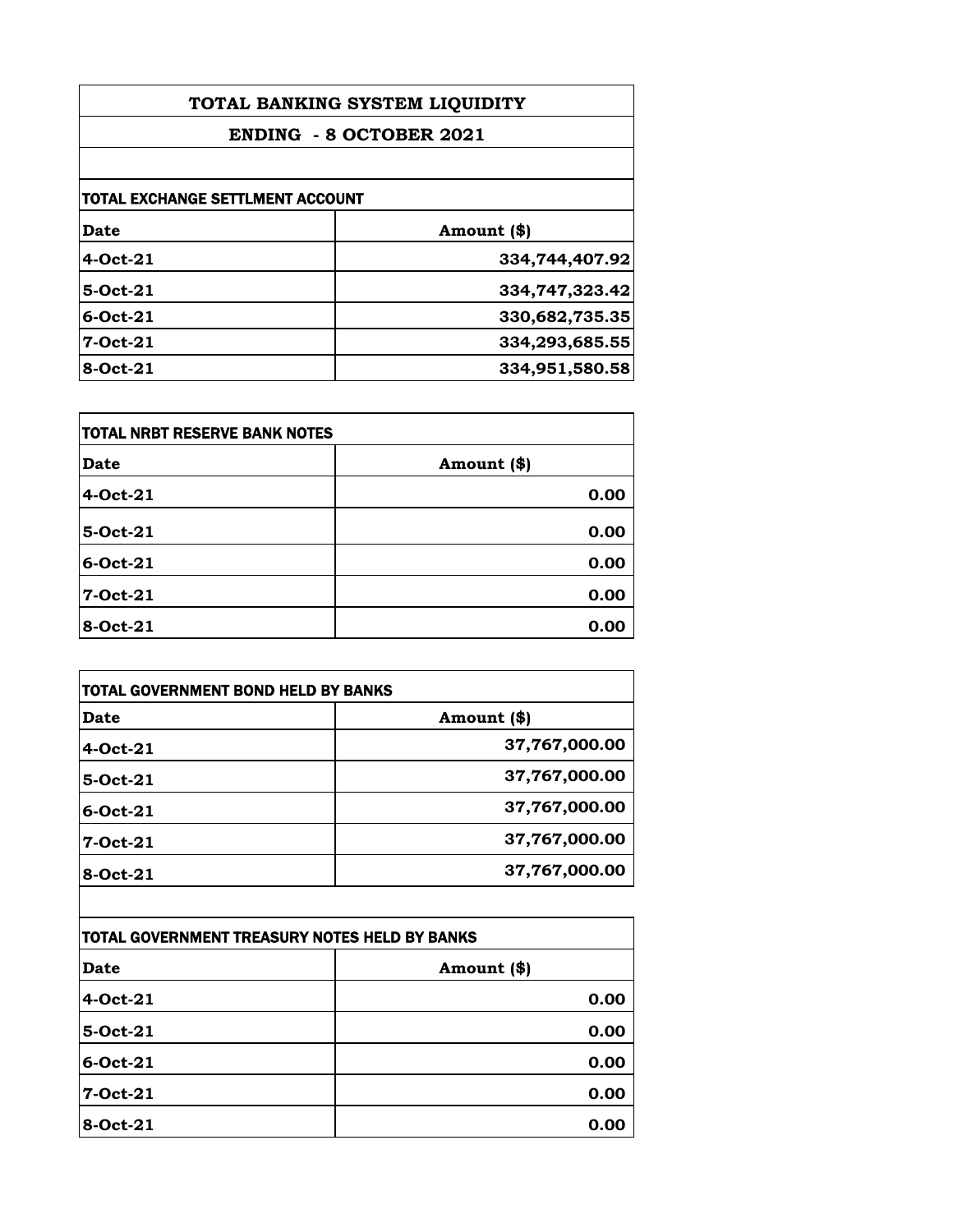| TOTAL BANKING SYSTEM LIQUIDITY   |                |
|----------------------------------|----------------|
| <b>ENDING - 15 OCTOBER 2021</b>  |                |
|                                  |                |
| TOTAL EXCHANGE SETTLMENT ACCOUNT |                |
| <b>Date</b>                      | Amount (\$)    |
| 11-Oct-21                        | 334,653,220.58 |
| 12-Oct-21                        | 338,598,127.78 |
| 13-Oct-21                        | 339,477,785.28 |
| 14-Oct-21                        | 341,871,705.82 |
| 15-Oct-21                        | 342,785,803.15 |

| <b>TOTAL NRBT RESERVE BANK NOTES</b> |             |
|--------------------------------------|-------------|
| <b>Date</b>                          | Amount (\$) |
| 11-Oct-21                            | 0.00        |
| 12-Oct-21                            | 0.00        |
| 13-Oct-21                            | 0.00        |
| 14-Oct-21                            | 0.00        |
| 15-Oct-21                            | 0.00        |

| <b>TOTAL GOVERNMENT BOND HELD BY BANKS</b> |               |
|--------------------------------------------|---------------|
| Date                                       | Amount (\$)   |
| 11-Oct-21                                  | 37,767,000.00 |
| 12-Oct-21                                  | 37,767,000.00 |
| 13-Oct-21                                  | 37,767,000.00 |
| 14-Oct-21                                  | 37,767,000.00 |
| 15-Oct-21                                  | 37,767,000.00 |
|                                            |               |

| TOTAL GOVERNMENT TREASURY NOTES HELD BY BANKS |             |
|-----------------------------------------------|-------------|
| <b>Date</b>                                   | Amount (\$) |
| 11-Oct-21                                     | 0.00        |
| 12-Oct-21                                     | 0.00        |
| 13-Oct-21                                     | 0.00        |
| 14-Oct-21                                     | 0.00        |
| 15-Oct-21                                     | 0.00        |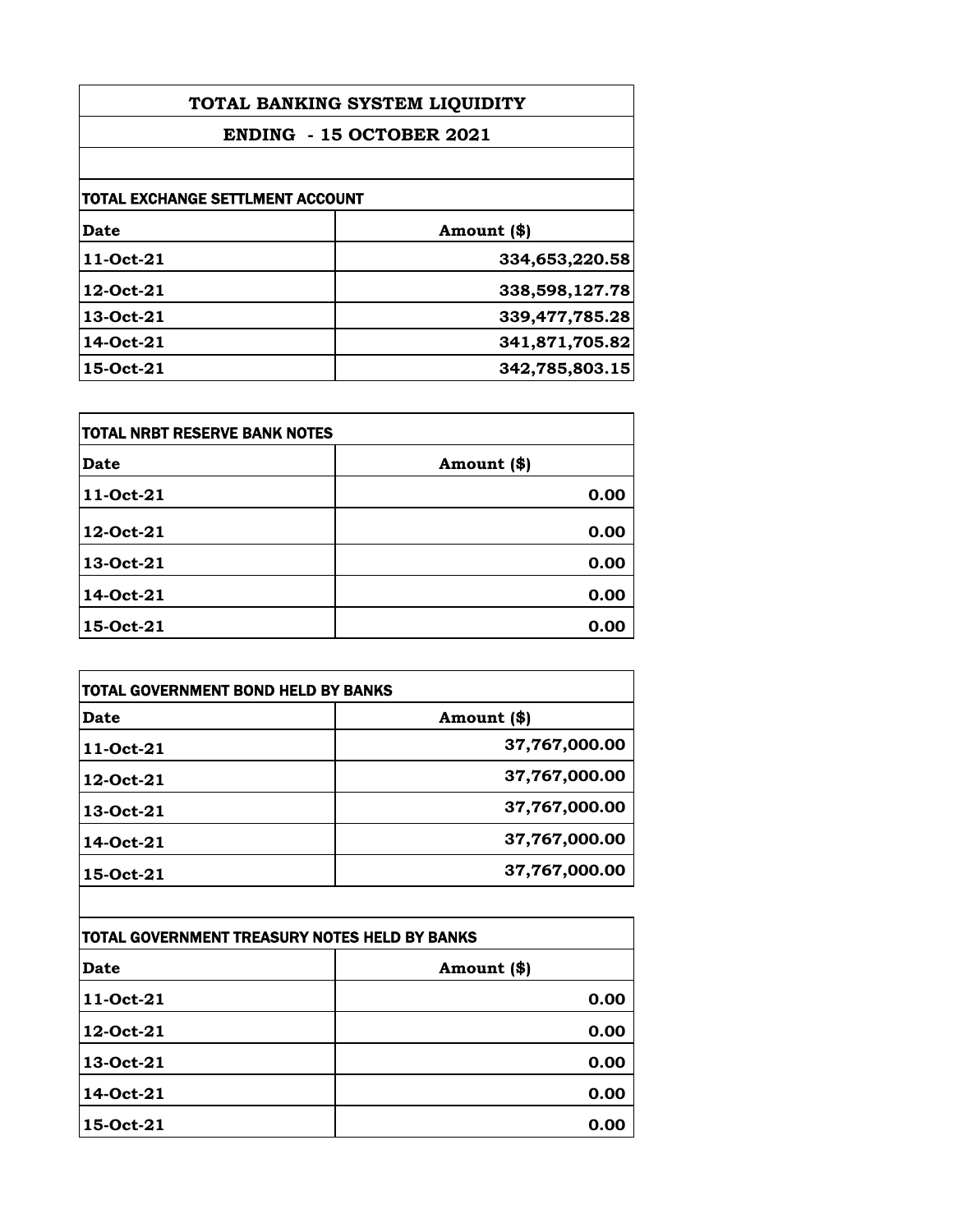| TOTAL BANKING SYSTEM LIQUIDITY   |                |
|----------------------------------|----------------|
| <b>ENDING - 22 OCTOBER 2021</b>  |                |
|                                  |                |
| TOTAL EXCHANGE SETTLMENT ACCOUNT |                |
| <b>Date</b>                      | Amount (\$)    |
| 18-Oct-21                        | 344,003,917.45 |
| 19-Oct-21                        | 346,115,139.19 |
| 20-Oct-21                        | 343,163,944.32 |
| 21-Oct-21                        | 346,855,972.54 |
| 22-Oct-21                        | 346,871,427.50 |

| <b>TOTAL NRBT RESERVE BANK NOTES</b> |             |
|--------------------------------------|-------------|
| <b>Date</b>                          | Amount (\$) |
| 18-Oct-21                            | 0.00        |
| 19-Oct-21                            | 0.00        |
| 20-Oct-21                            | 0.00        |
| 21-Oct-21                            | 0.00        |
| 22-Oct-21                            | 0.00        |

| <b>TOTAL GOVERNMENT BOND HELD BY BANKS</b> |               |
|--------------------------------------------|---------------|
| Date                                       | Amount (\$)   |
| 18-Oct-21                                  | 37,767,000.00 |
| 19-Oct-21                                  | 37,767,000.00 |
| 20-Oct-21                                  | 37,767,000.00 |
| 21-Oct-21                                  | 37,767,000.00 |
| 22-Oct-21                                  | 37,767,000.00 |
|                                            |               |

| TOTAL GOVERNMENT TREASURY NOTES HELD BY BANKS |             |
|-----------------------------------------------|-------------|
| <b>Date</b>                                   | Amount (\$) |
| 18-Oct-21                                     | 0.00        |
| 19-Oct-21                                     | 0.00        |
| 20-Oct-21                                     | 0.00        |
| <b>21-Oct-21</b>                              | 0.00        |
| 22-Oct-21                                     | 0.00        |